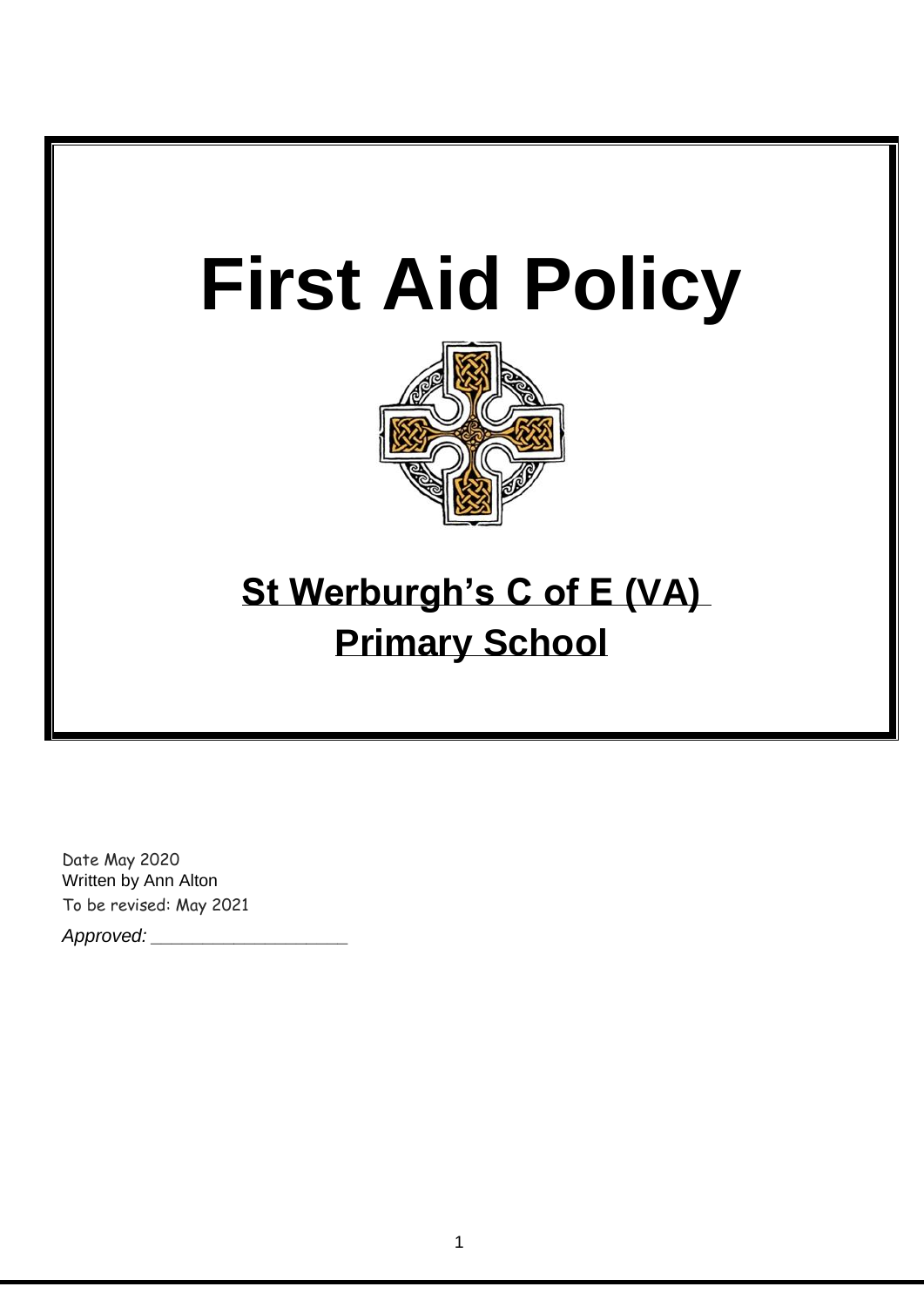# **Reference**

- First Aid Regulations 1981.
- Department of Health Guidance on Infection Control in Schools and Nurseries
- The Education (School Premises) Regulations 1996
- The Controlled Waste Regulations 1992
- The Reporting of Injuries Diseases and Dangerous Occurrences Regulations 2013 (RIDDOR)
- Health and Safety at Work Act 1974
- Data Protection Act 2018

This Policy applies throughout the school from the Foundation Stage to Year 6.

# **Aim**

To set out clearly the principles and procedures for first aid at St Werburgh's Primary School

# **Status**

The Governors and Head Teacher accept their responsibility under the First Aid Regulations 1981 and acknowledge the importance of providing first aid for employees, pupils and visitors within the school. The Governors are committed to this procedure for reporting accidents and recognise their statutory duty to comply with the Reporting of Injuries, Diseases and Dangerous Occurrences Regulations 2013 (RIDDOR).

# **First Aid Organisation**

The school's arrangements for carrying out the policy include the following key principles:

- governing body duty to approve, implement and review this policy
- individual responsibility on all employees
- duty to report, record and, where appropriate, investigate all accidents
- recording of significant occasions where first aid is administered to employees, pupils and visitors
- provision of equipment and materials to carry out first aid treatment
- arrangements to provide training for employees and to maintain a record of that training, reviewable annually
- establishment of a procedure for managing accidents in school which require first aid treatment
- provision of information to employees on the arrangements for first aid
- undertaking a risk assessment of the first aid requirements of the school

### **Practical First Aid Arrangements**

First aid boxes are kept in the KS1 wet area and the school office and are clearly labelled with the green cross for easy identification. The contents of these boxes vary according to location and it is the responsibility of the class teacher to inform Mrs Beech or Mrs Pearce if supplies need replenishing.

Staff attending an accident should use the nearest first aid box to access materials to deal with the accident. If the contents of the boxes become depleted, staff should inform the Approved First Aiders.

In addition, we have travel kits for trips. It is the responsibility of the staff member returning the travel kit to inform the Approved First Aider of any requirements to restock so it is equipped and ready to be used again.

At least one first aider is always on duty at break and lunchtime.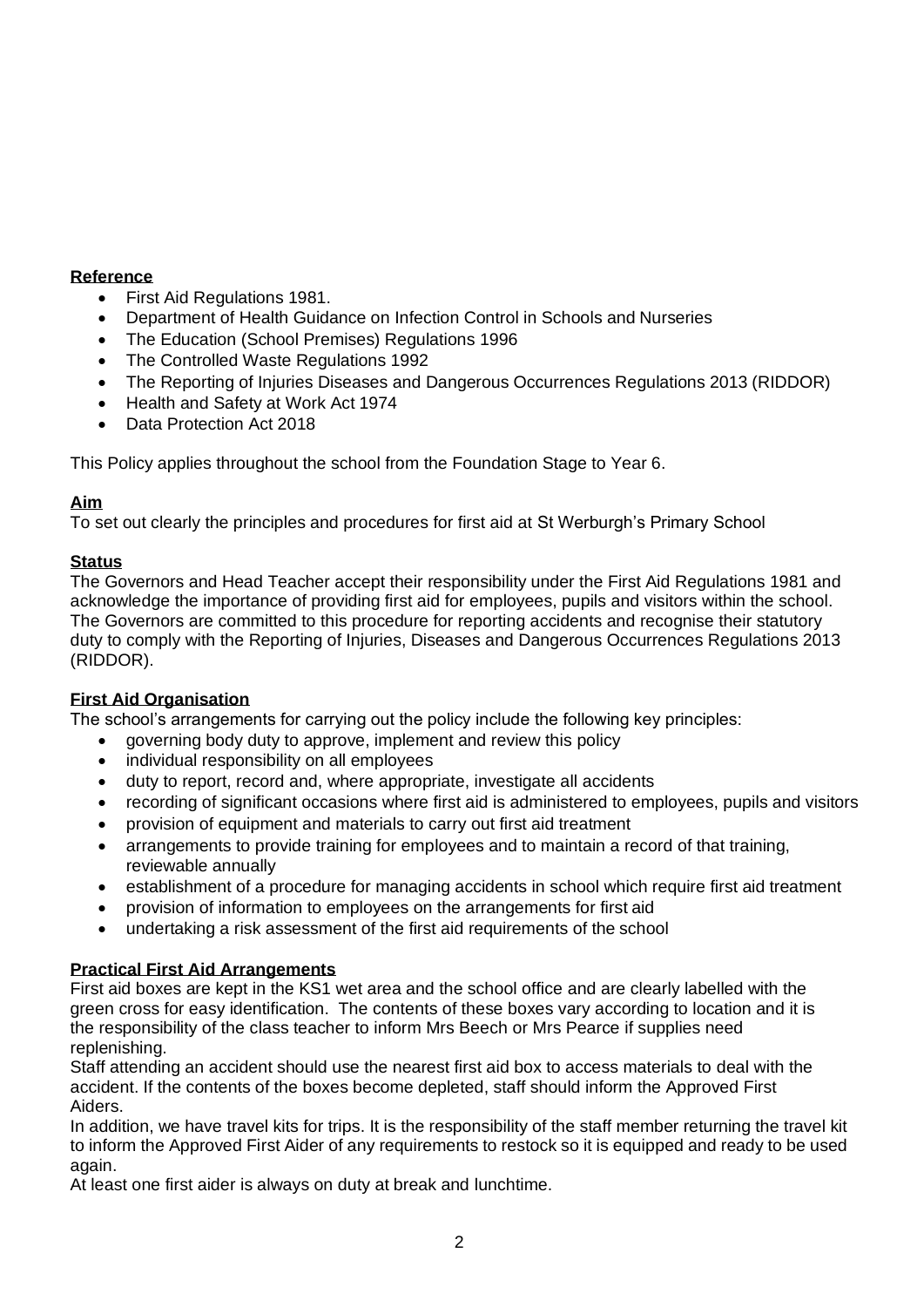## **Reporting to Parents**

If a pupil receives a head bump the accident is reported to parents/carers by a bumped head letter which goes into the child's book bag and a text home.

More serious accidents are reported to parents via a courtesy call via a telephone message giving the parent/carer the option to collect the child.

Pupils who begin to feel unwell during the school day should be sent to Mrs Beech, Mrs Birch or Mrs Forster if unable to participate in class activities. They will make a decision as to whether the child needs to go home. The office will be asked to phone home for the child to be collected from school if necessary.

#### **Transport to Hospital or Home**

The First Aid Lead will determine the sensible and reasonable action to take depending on the circumstances of each case. Where the injury is an emergency, an ambulance will be called first, followed by a call to parents/carers. Where possible hospital treatment, or further investigation is required, the First Aid Lead will contact the parents in order for them to take over responsibility for the pupil.

### **Duties of Staff**

Accident records must be retained for at least 3 years after the date of the accident for staff and any visitors to site, if the person is above 18 years old. If the person who had the accident is under the age of 18 then accident records have to be kept until they are 21. Records will be kept in the Archive cupboard.

All accidents and dangerous occurrences, however minor, arising out of or in connection with work and school activities must be reported to the First Aid Lead, who will keep a log. The requirement applies to accidents involving staff, pupils, parents, contractors, visitors and members of the public. It applies to accidents and incidents that occur on and off site when a school activity is involved. Accident/incident report forms are completed and sent to Derby City Health and Safety team.

Reporting Arrangements Years 1 to 6

- The person reporting the accident/incident completes the relevant parts of the form with the support of the School Business Manager, who may initiate reports. Written notification should be made as soon as possible after the event and no later than the next working day
- Near incidents/accidents are reported in the same way
- The Business Manager keeps a central log of all accident report forms
- The Business Manager considers the report and decides on any further action required with the support of the Head Teacher.
- Serious accidents/incidents should be reported verbally as quickly as possible.

### **Hygiene Procedures for Disposal of Body Fluids (Clinical waste management)**

The legal definition of clinical waste is given in the Controlled Waste Regulations 1992 as:

"Any waste which consists wholly or partly of human or animal tissue, blood or other bodily fluids, excretions, drugs or other pharmaceutical products, swabs or dressings, or syringes, needles or other sharp instruments, being waste which unless rendered safe may prove hazardous to any person coming into contact with it; and any other waste arising from medical, nursing, dental, veterinary, pharmaceutical or similar practice, investigation, treatment, care, teaching or research, or in the collection of blood for transfusion, being waste which may cause infection to any person coming in contact with it".

The safe disposal of clinical waste is the responsibility of the School Site Manager. Approved 'yellow' bins, located in both first aid areas must be used for the temporary storage of such waste in clearly defined and safe areas prior to removal from the school.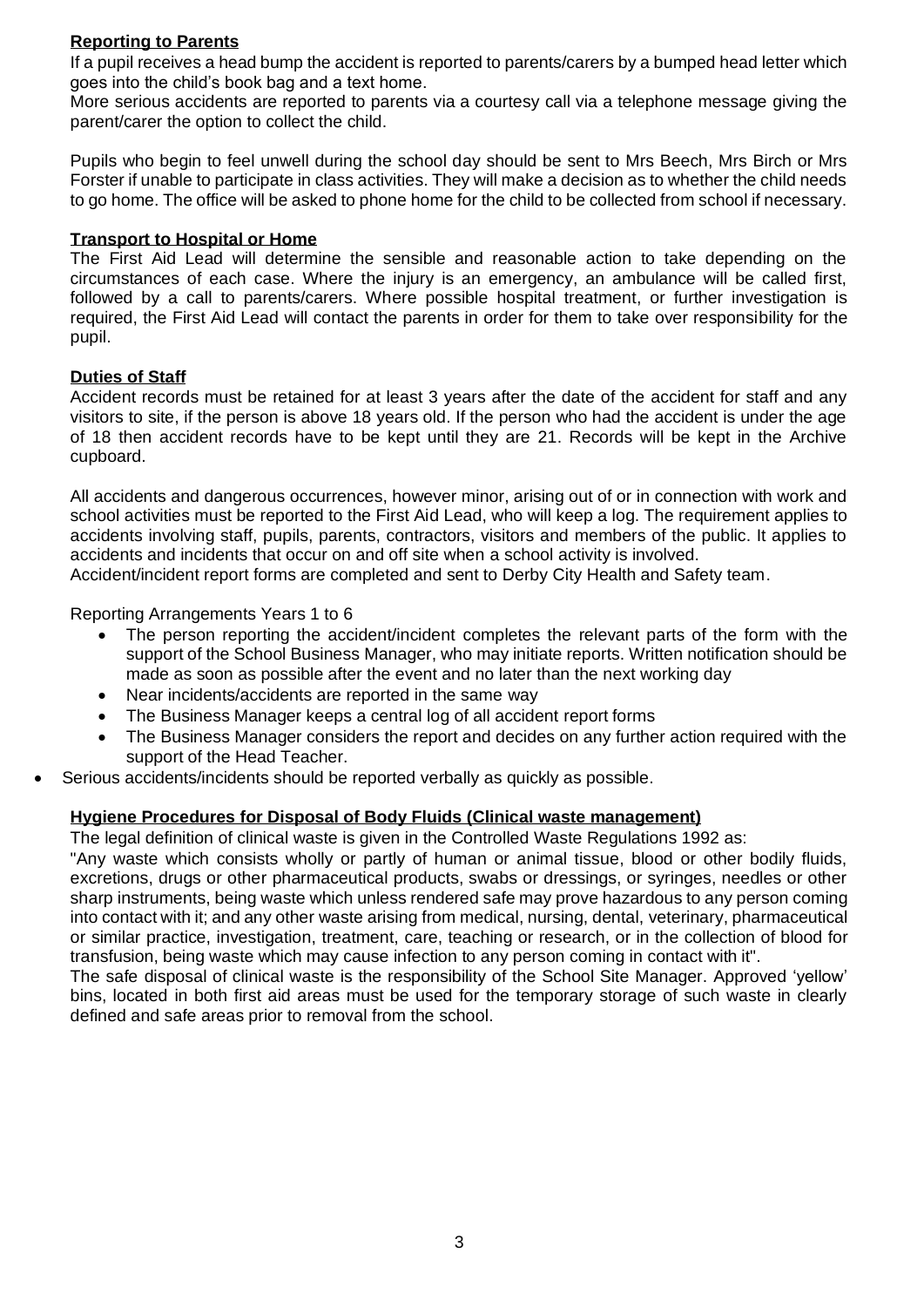# **Responsibilities**

All teachers and teaching assistants at St Werburgh's Primary School receive basic one day first aid training every three years. There are several members of staff who have additional 3 day training and at least one of these is always present on the premises when pupils are present. Foundation Stage staff receive paediatric first aid training and one at least of these is always present in school with pupils and also accompanies their outings.

The Head Teacher will appoint the First Aid Lead and the relevant section of his/her job description is described below.

In general, the First Aid Lead will:

- take charge when someone becomes injured or ill
- look after the first aid equipment, including restocking when required
- check all first aid materials are within their 'use by' date
- ensure that an ambulance or other further professional medical help is summoned when appropriate oversee records of all first aid incidents at the school.
- manage records of first aid training

In order to provide first aid for pupils and visitors, the Health and Safety Coordinator will undertake a risk assessment to determine, in addition to the Appointed First Aider, the number and relevant training of first aiders required. In implementing the outcome of the risk assessment, the governing body acknowledges that, unless first aid support is part of a member of staff's contract of employment, those who agree to become first aiders do so on a voluntary basis.

### **Information on First Aid Arrangements**

The Health and Safety Coordinator will inform all employees at the School of the following:

- the arrangements for reporting and recording accidents
- the arrangements for first aid
- those employees with first aid qualifications
- the location of first aid boxes

### **Reporting**

The Governing Body is aware of its statutory duty under The Reporting of Injuries Diseases and Dangerous Occurrences Regulations 2013 (RIDDOR) in respect of reporting the following to the Health and Safety Executive (telephone 08453009923) as it applies to employees:

- An accident that involves an employee being incapacitated from work for more than 7 consecutive days (excluding the day of the accident but including non-working days)
- An accident which requires resuscitation or admittance into hospital for an excess of 24 hours
- Death of an employee
- Major injury such as a fracture, amputation, dislocation of hip, shoulder, knee or spine
- For non-employees and pupils an accident will only be reported under RIDDOR:
- where it is related to work being carried out by an employee or contractor and the accident results in death or major injury
- it is an accident in school which requires immediate emergency medical treatment at hospital